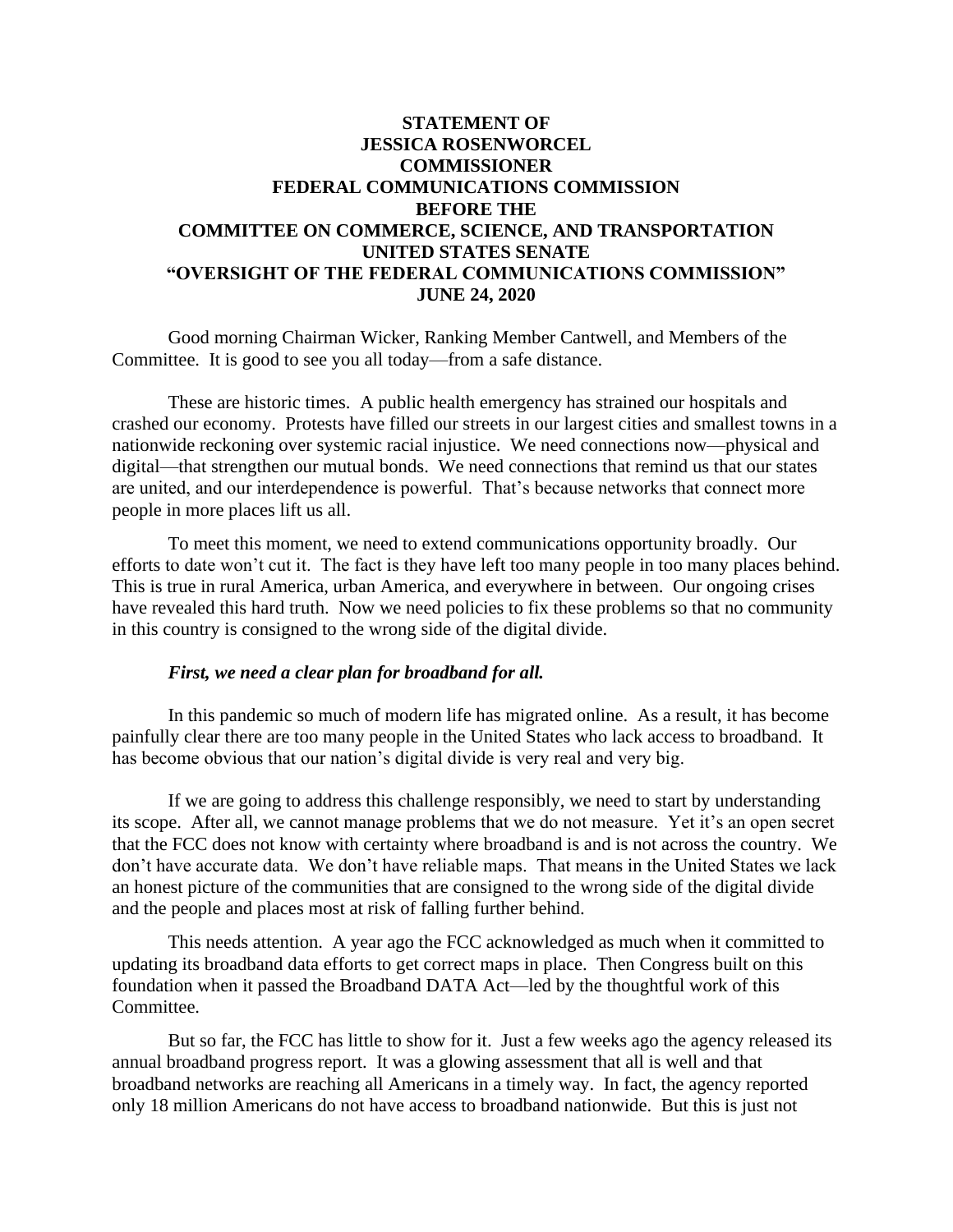credible. It's based on the same problematic methodology you called for us to stop using in the Broadband DATA Act. These numbers are not a true measure of the lack of broadband in rural America and on Tribal lands. Other estimates put it at 42 million and even potentially as high as 162 million.

Yet despite having made no efforts to improve our nation's dubious broadband data, the FCC is about to hand out billions in fixed broadband support with the new Rural Digital Opportunity Fund based on maps we know are wrong. It has proposed the same course with its wireless 5G Fund. We can and should do better.

We need to roll up our sleeves and get the data we do not have about where service is and is not in rural communities. While we're at it we need to incorporate the experience of so many people across the country who can tell us what service looks like where they live and why our maps are wrong. After all, the best broadband map will not be built in Washington. It will be built by all of us. The sooner we get started on this, the better. Because without it we will never be sure that we are targeting our universal service support to the right places.

Next, if we are going to address the digital divide, we need to devote energies to broadband adoption as well as deployment. It's not just a problem in rural America. By some estimates, there are three to four times as many households without internet access in urban and suburban areas across the country. This cruel pandemic has revealed this like nothing before. In too many cases, families are struggling without connections or metering out life in this crisis with capped data plans shared by a family on a prepaid mobile phone.

It's time to update our thinking about broadband adoption from front-to-back. Unemployment is at historic levels and too many families are facing real income insecurity. We need to have an honest conversation about the barriers to broadband adoption. Regrettably, this was not included in the FCC's recent broadband progress report. Going forward, it should be. It's essential that we understand it if we truly want to close the digital divide.

#### *Second, we need a clear plan to fix the Homework Gap.*

This cruel pandemic has shuttered schools nationwide. More than 50 million students were sent home. They were told to head online for class. But students without internet access at home were locked out of the virtual classroom. We need to make it a priority to fix this Homework Gap and connect every student so they can have a fair shot at continuing their education when school starts again in the fall.

According to the Senate Joint Economic Committee, 12 million children fall into the Homework Gap. The Associated Press suggests that the homework gap affects nearly one-infive students. During this school year they haven't been able to join classes online, communicate with their teachers, or keep up with their peers. The usual places to get a connection—coffee shops, libraries, and fast food restaurants where they can do their schoolwork with a side of fries—were closed. So during this crisis parking-lot Wi-Fi became a thing. So many students sat in a car with a school-issued laptop propped on the dashboard, attending online class in parking lots where Wi-Fi signals were free. These kids have extraordinary grit. Just look at the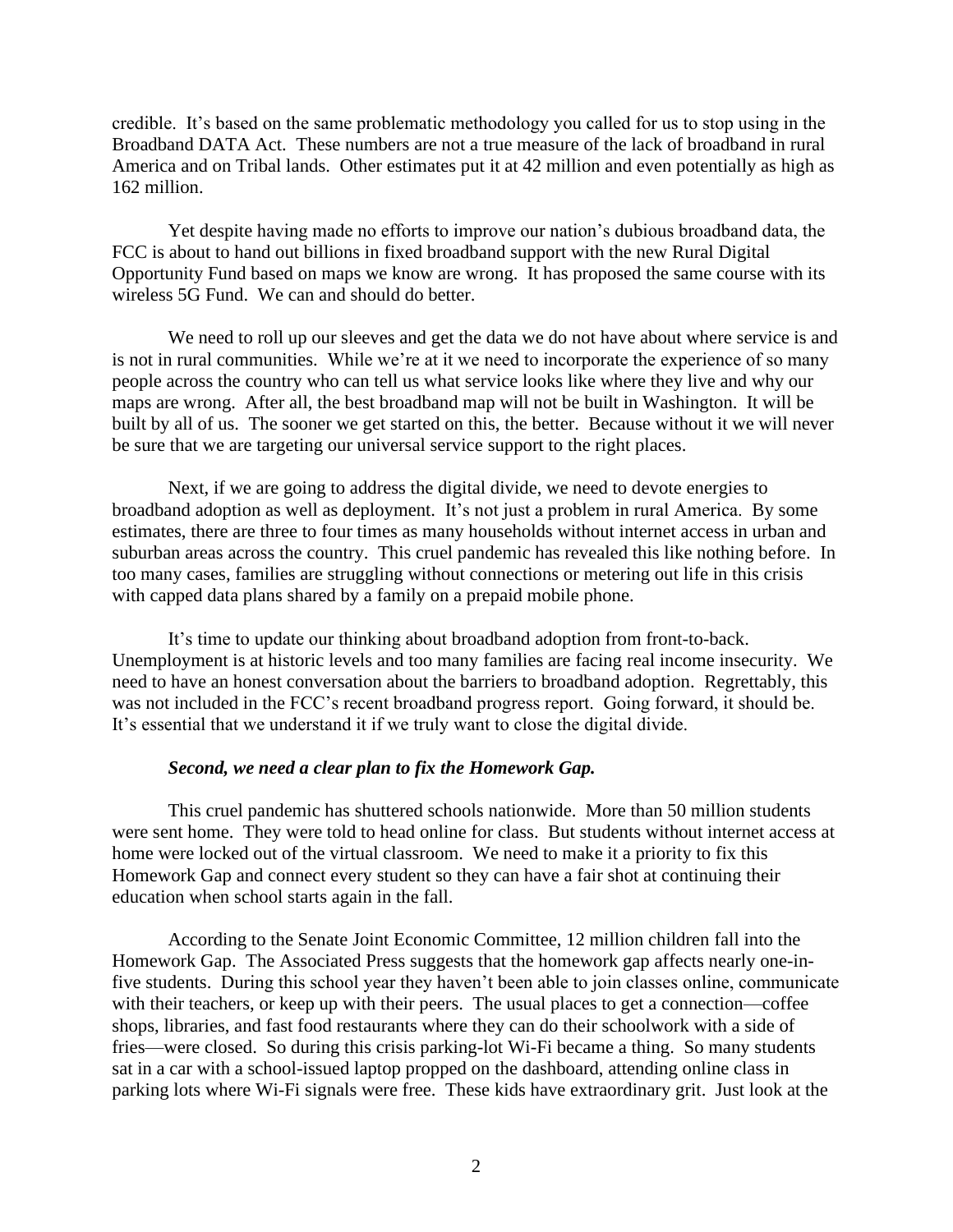efforts they made to continue with their education. But no parent—in rural or urban America would ever choose this for their child.

The good news is we can fix this. We can solve the Homework Gap. Even better, we have a sound basis to do so through the E-Rate program. In fact, the agency has even done this in the past on a trial basis! That means the FCC could use E-Rate *right now* to provide every school library with Wi-Fi hotspots and other connectivity devices to loan out to students who lack reliable internet access at home. We should get started immediately.

Alternatively, if you see fit to address this issue through legislation, I hope that we can move fast and faithfully to implement any directives you provide. I am optimistic that we can fix the Homework Gap. We can make sure no child is left offline.

#### *Third, we need a clear plan to keep all Americans connected.*

Everyone needs communications to have a fair shot at  $21<sup>st</sup>$  century success. It was true before this crisis. But it's even clearer now. That's because staying connected means you have a fighting chance at maintaining some semblance of normal life. It's increasingly essential for work, for school, for healthcare, and so much more.

It's a good thing that hundreds of communications providers have committed to keep America connected, pledging to open their networks, lift fees, and promising not to discontinue service. They deserve credit for making these commitments.

But at the end of this month, many of these commitments are coming to an end. And what comes next is just as daunting, because this pandemic is still moving through so many communities and upending so many lives. We need new ideas now to keep Americans connected in the future.

To this end, the FCC should seek to have communications providers extend their commitments and work with this Committee to help them do so. But with unemployment levels approaching those of the Great Depression we need to do more. We also need to rethink the Lifeline program to meet this moment.

For nearly four decades, this program has helped low-income households get connected to modern communications. It got its start when President Reagan was in the White House and most communications involved a curly cord with a telephone connected to a jack in the wall. It was a long time ago. But what the FCC recognized then—that a connection was essential for school, for work, for healthcare, for reaching out in an emergency—is just as true today. But during the last several years the FCC has cut this program to the bone, despite the fact that so many people rely on it—including more than two million elderly and more than 1.3 million veterans. We need to change course and identify how it can help more Americans keep connected to the communications services that are essential to navigate the ongoing public health and economic crisis.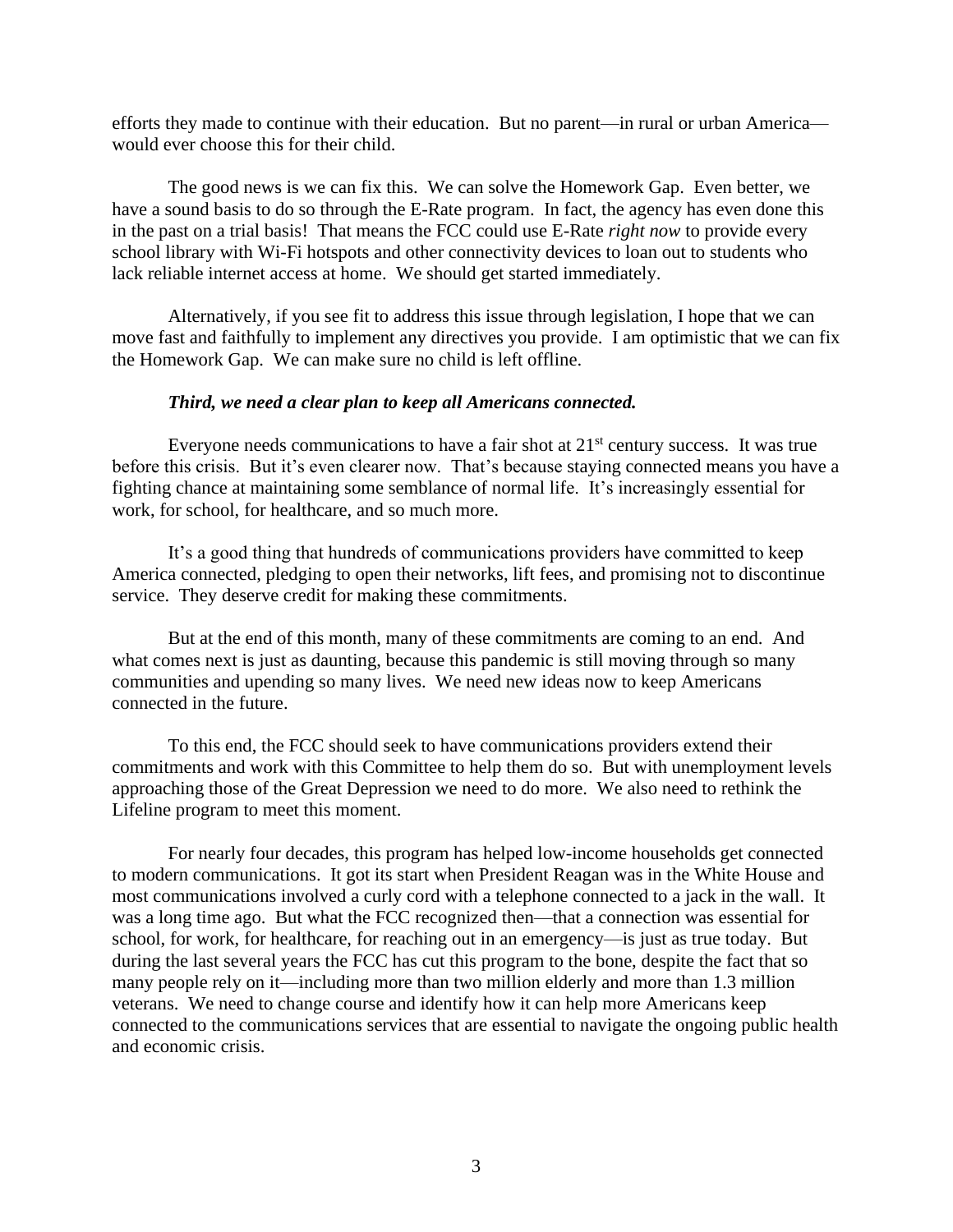We can start by updating standards for what Lifeline supports so everyone can maintain some semblance of modern life. We need to revisit eligibility criteria. Then we should work with our partners at the federal, state, and local levels to make the most of this program through improved outreach.

While we're at it, we need to have a broader conversation about data caps and overage fees. With Americans working from home, taking classes, videoconferencing, playing games, chatting with friends, and streaming news and entertainment we must rethink how we count bandwidth and data usage. While some companies have voluntarily waived these caps and fees, on this score the FCC's work to keep Americans connected came up short. I think the FCC's efforts should go further because during this time, no one should be punished for exceeding their usage allotments because they are juggling work, telehealth visits and the like all from home.

#### *Fourth, we need a clear plan for a secure 5G future.*

If we want to be a global leader, then it's imperative that we secure our leadership in the next generation of wireless, known as 5G. This is the technology of the future.

If there is one thing this crisis is demonstrating, it's the value of faster and more robust networks. But our progress to date has been limited. That's because we lack a whole-ofgovernment approach to 5G policy. This is especially true when it comes to freeing up spectrum, which is essential for our leadership in the next generation of wireless services. It also is apparent in our disagreement over how to secure supply chains and mixed record on deploying infrastructure. As a result, we are chasing other countries like China when it comes to 5G investment and 5G patents.

We can fix this. We need a national spectrum strategy that can unify all of government and commit to expanding next-generation technologies to all Americans. An Executive Order from October 2018 promised such a plan by April of 2019. But we're still waiting. Its absence is leading to interagency disputes about airwaves in the 24 GHz band, the 37 GHz band, the Lband, the 5.9 GHz band, the 6 GHz band and more. But while we argue among ourselves about what to do with these spectrum resources, other nations are moving forward.

This is not good. When that plan is finally delivered we need a full government commitment to our leadership in 5G. To facilitate it we need to revisit the fundamentals of spectrum reallocation. We need to develop a valuation of federal spectrum and then build structural incentives facilitating repurposing of airwaves for modern use. We need a way our federal colleagues see gain and not just loss from reallocation.

We also need to secure our 5G supply chain by returning the United States to a leadership position in the market for secure 5G equipment. That's not an easy task. Last year, the Defense Innovation Board—the United States military's premier advisory board of academic researchers and private sector technologists—surveyed the state of 5G and issued a sober warning. They found that "the country that owns 5G will own innovations and set the standards for the rest of the world," and "that country is currently not likely to be the United States." The underlying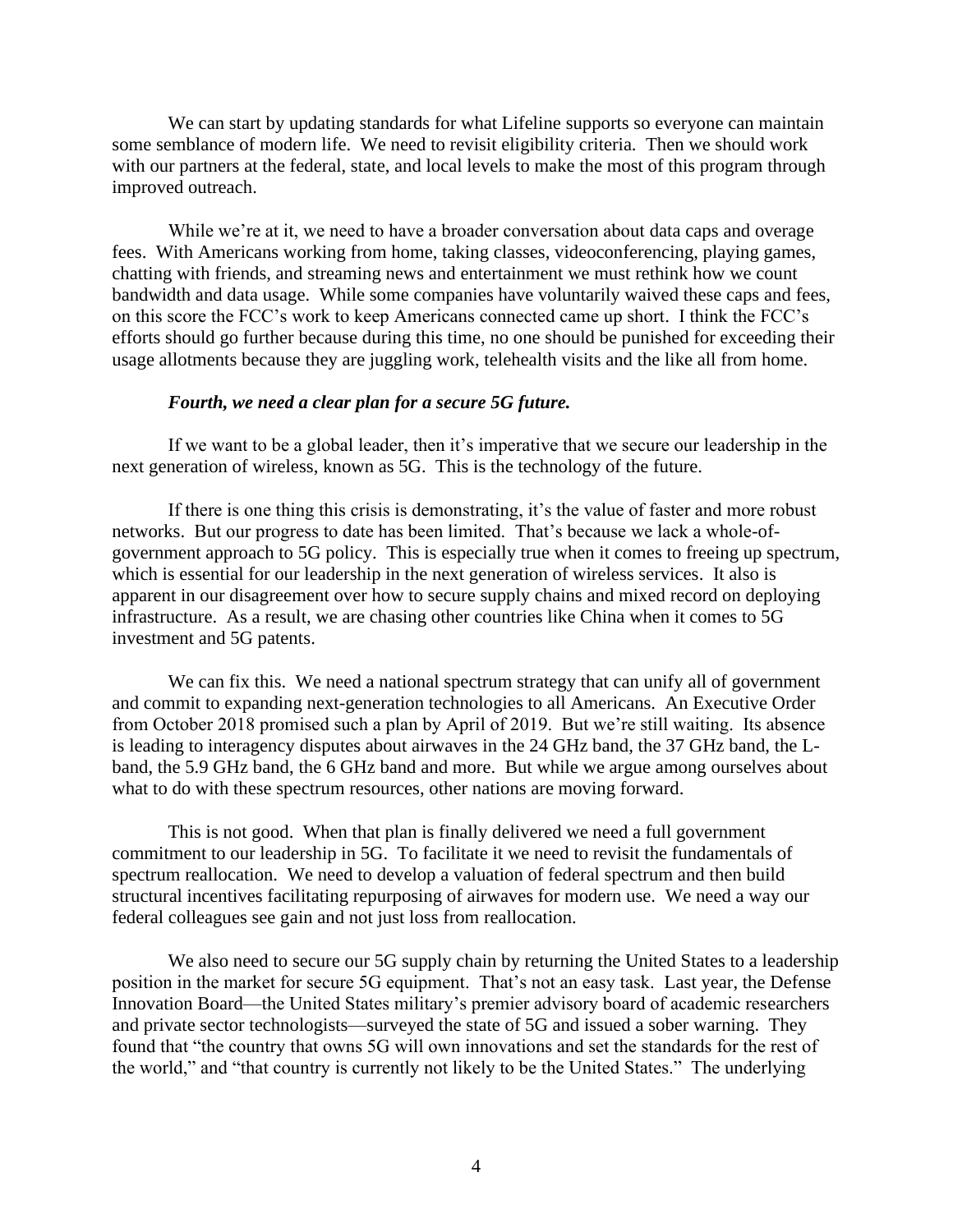truth about next-generation networks in many parts of the world is that technology developed in China may be at the center.

One way to start changing this is to invest in virtualizing radio access networks—or open RAN. I offered this idea early last year and it has since garnered support from staff of the Department of Homeland Security, the Department of Commerce, the Department of State, and my colleagues at the FCC. The RAN is the most expensive and restrictive part of the network it sits between your device and a carrier's core network. Today all major components of a RAN have to come from the same vendor. There is no way to mix and match. But if we can unlock the RAN and diversify the equipment in this part of our networks, we can increase security and push the market for equipment to where the United States is the strongest—in software and semiconductors. This will also give carriers around the world that are locked into upgrade cycles with a single foreign vendor a way out. The FCC can help with this effort by incorporating open RAN testbeds in our ongoing efforts to authorize city-wide 5G innovation zones, which exist today in New York and Salt Lake City. Doing this now will help ensure that this technology develops here, on our shores.

We also need to plan now so that the growing internet of things is secure. With 5G we are moving to a world with billions of connected devices all around us. Every piece of machinery, pallet of equipment, thermostat, smoke detector, streetlight, garbage pail, parking meter— you name it—will be a connected device. This creates powerful opportunities that will make us more effective and more efficient, our cities smarter and our communities more connected. But these benefits come with big security challenges we need to address.

Here is what that could look like. Every device that emits radiofrequency at some point passes through the FCC. If you want proof, pull out your smartphone or take a look at the back of any computer or television. You'll see an identification number from the FCC. It's a stamp of approval. It means the device complies with FCC rules and policy objectives before it is marketed or imported into the United States. This routine authorization process takes place behind the scenes. But the FCC needs to revisit this process and explore how it can be used to encourage device manufacturers to build security into new products. To do this, we could build on the National Institutes of Standards and Technology draft set of security recommendations for devices in the internet of things. This effort specifies the cybersecurity features to include in network-capable devices, whether designed for the home, hospital, or factory floor. It covers everything from device identification, device configuration, data protection, access to interfaces, and critical software updates. In other words, it's a great place to start—and we should do it now.

## *Fifth, we need a clear plan to sustain local media and stand up for the First Amendment.*

Local news is vital. We need it to make decisions about our lives, our communities, and our country. But despite the increased demand for news right now, the economics that underlie the industry are changing. You see it in advertising revenues. You see it in lost jobs. You see it in business models that are under enormous pressure to evolve when real facts get casually derided as fake news, algorithms are ascendant, and what is viral is not often verifiable.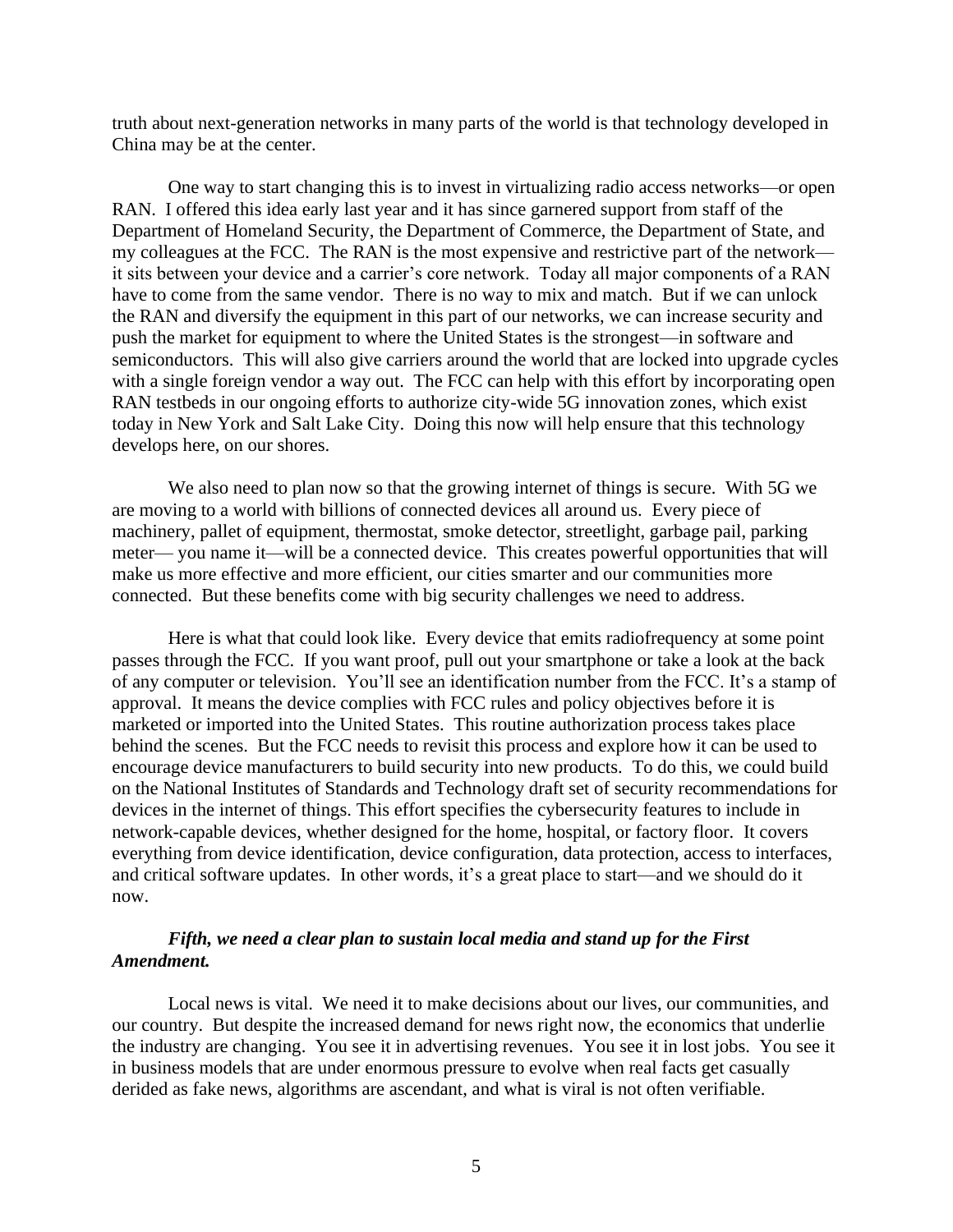For decades, the FCC has had policies in place to support localism, diversity, and competition. But in the last few years, consolidation has made it less local and less diverse. Local journalists have been told to do more with less, as content gets beamed in from far-away places and fewer stories get told.

To meet these new challenges, I believe we should scour the FCC's rules to identify how to support local media. It's not a cure-all and it may not be especially trendy, but we need to do our part to try to support local journalism and jobs. We need to help bring the capacity for program origination back to the communities where stations serve. We also need to put back in place the tax certificate policies that history demonstrates were the single strongest tool we had for increasing the diversity of media ownership.

One thing that we shouldn't do, however, is compromise when it comes to our values, including those embodied in the First Amendment. Nowhere is this clearer than the recent Executive Order concerning Section 230 of the Communications Decency Act. I know that social media can be frustrating. But an Executive Order that would turn the FCC into the President's speech police is not the answer.

### *Finally, we need a clear plan to learn from the crisis before us.*

The FCC should commit now to taking stock of the lessons learned when we are on the other side of this pandemic. For those households that are connected, so many are video calling, streaming, and uploading content at the same time. Our providers are seeing unprecedented new patterns in usage. We need to study these changes because they represent the future. What bandwidth is being used? At what speeds? Our national standard for broadband is 25 Megabits per second up and 3 Megabits per second down. Is that low for what we demand from our online experiences today? Is that keeping pace with the rest of the world? Plus, to what extent are today's asymmetrical networks with higher download than upload capacities truly suited for a world with big changes in data processing and cloud storage that are altering how we work everywhere from the office to the farm?

Regrettably, there is still no official source for tracking America's digital connectivity during this public health emergency. This is a mistake. We should require reporting about how our networks are holding up, like we do for other public emergencies like hurricanes, wildfires, and power outages. We also have given out millions for new telehealth initiatives pursuant to the CARES Act. We need to study how those funds were spent to understand what connected care works so our telemedicine initiatives can be more effective. The bottom line is we need to do a better job of learning from this crisis so we are better prepared in the future.

 $*$   $*$   $*$ 

Despite the uncertainty that we face with this pandemic, I have real optimism. When Americans see crisis, we mobilize. When we are challenged, we overcome with uncommon courage and extraordinary grace. I see it at the agency, too, in the deep commitment of the FCC staff to work during this pandemic to adjust our policies to extend the reach of communications. But now we need to do more than build on what was done in the past. Because what has come